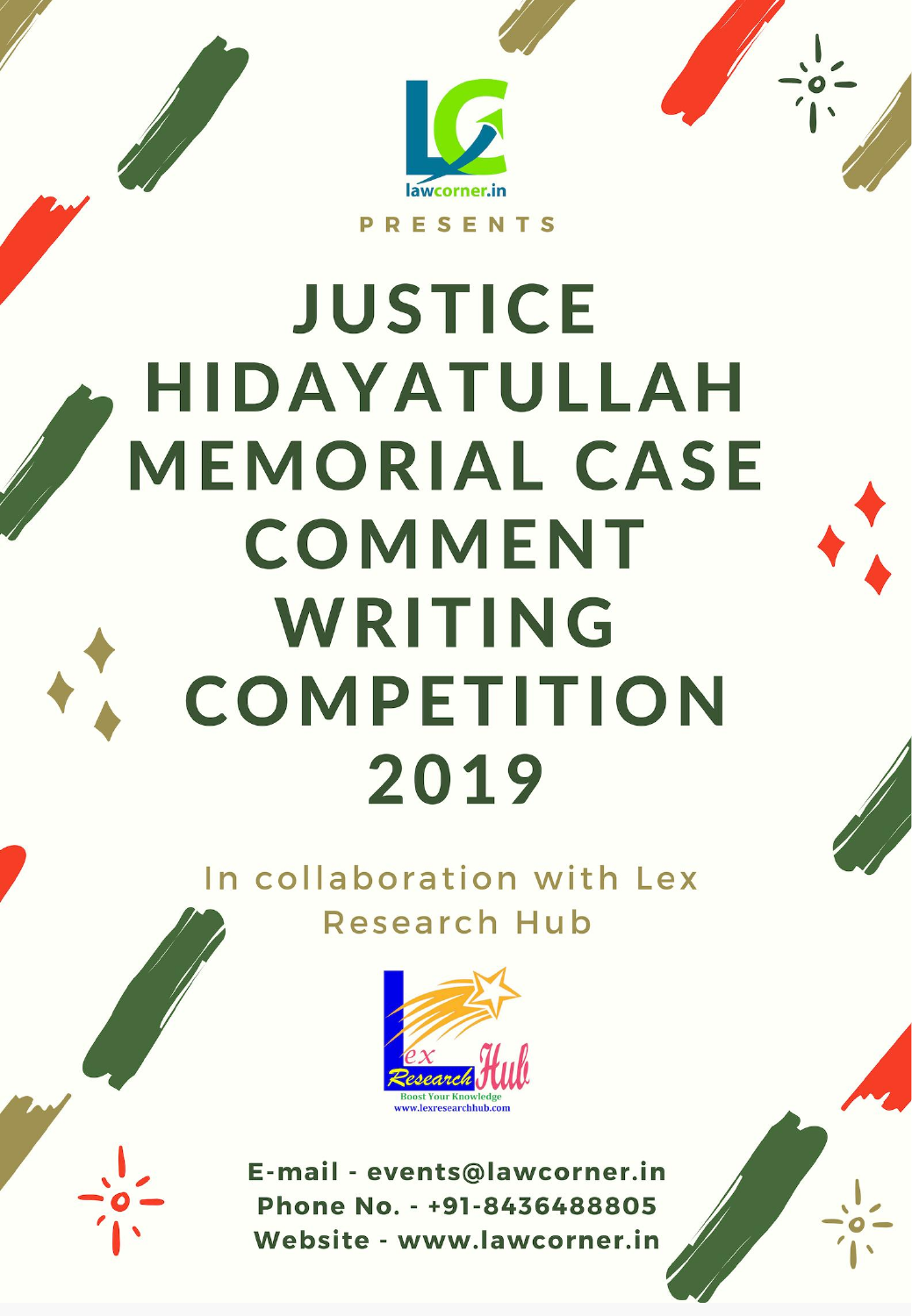# **About Us:**

**Law Corner** ([www.lawcorner.in\)](http://www.lawcorner.in/) Started its journey in the year 2018, with the objectives to provide smooth platform to law students to boost their knowledge. Visitors will find a wide range of features including Judgments, Articles, Latest News updates, Career Advice, Questions and answers for competitive exams, Seminars, Legal Events etc.

**Lex Research Hub** ([www.lexresearchhub.com\)](http://www.lexresearchhub.com/) is an online learning platform for the legal scholars, founded with an objective to provide study materials, job related information, information relating to curriculum activity, guidance for the competitive examinations and offer courses for the students of management, law, social sciences and professionals.

## **About the Competition:**

The event is aimed at promoting the importance of latest landmark judgments. This competition will enable the participants to know that how these latest judgments have changed the overall course of justice. Law Corner is providing an opportunity for legal minds to express their opinions on these latest landmark judgments in the form of case comment writing.

# **Eligibility:**

- $\triangleright$  The entire event will be conducted online.
- $\triangleright$  Students pursuing LL.B., i.e., 3 year or 5 year course from any recognized College or University or pursuing LL.M from any recognized University or preparing for judiciary or pursuing any Bachelor Degree or Master Degree in any field.
- $\triangleright$  It is also open for Advocates, Professors, and Judges etc. Even a person who is not related to the field of law can participate in it.
- $\triangleright$  In Co-authorship, not more than 2 participants are allowed.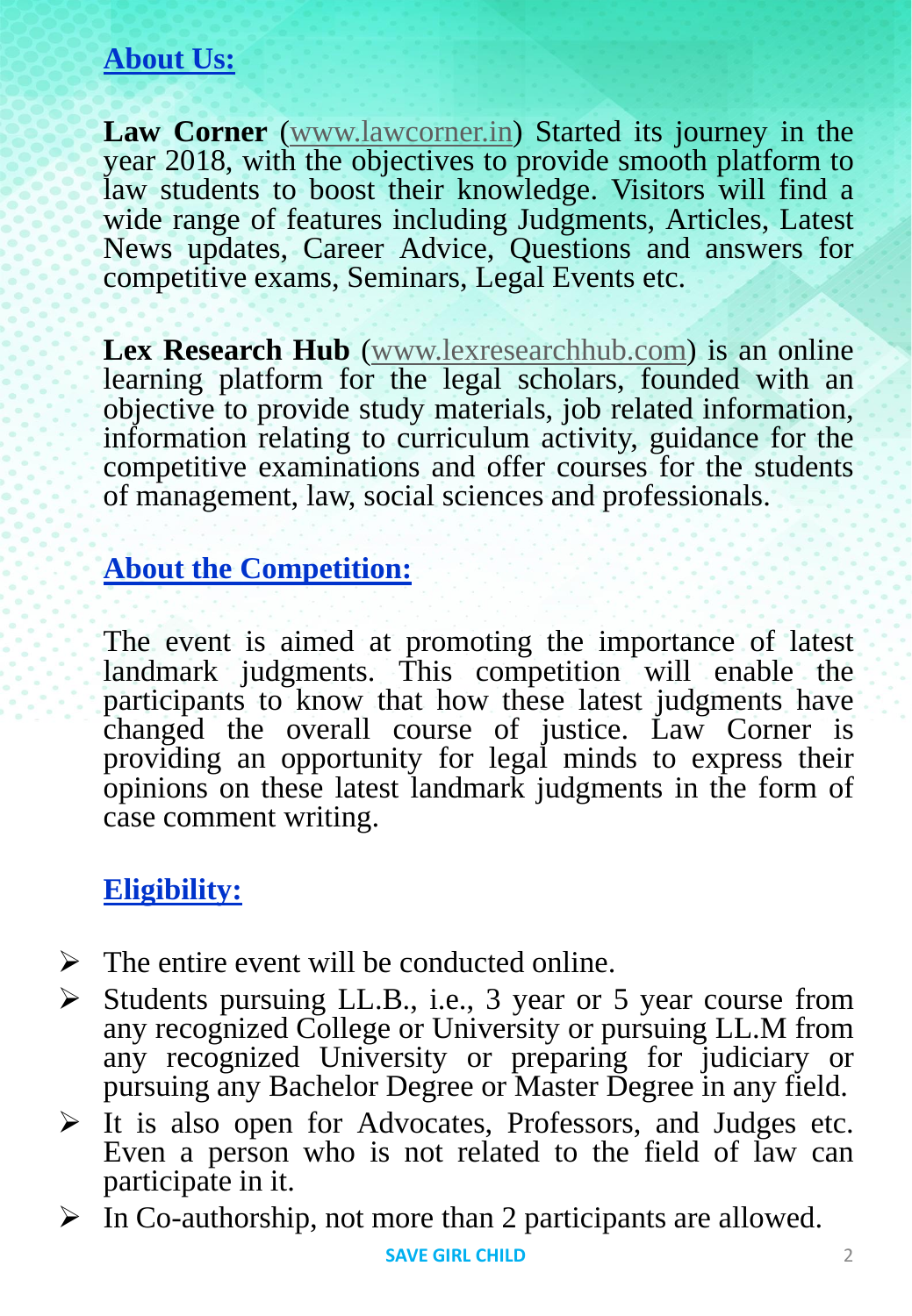## **Important Dates:**

- $\blacktriangleright$  Last date of registration: 20<sup>th</sup> January, 2019.
- $\triangleright$  Last date of submission: 15<sup>th</sup> February, 2019.
- Declaration of result: On or before 22th February, 2019.

## **List of Cases for Case Comment (Choose 1):**

- Indian Young Lawyers Association & Ors. v The State of Kerala & Ors. [W.P. (Civil) 373 of 2006] – **(Women entry on Sabarimala Temple).**
- Joseph Shine v Union of India, [WP (Criminal) No. 194 of 2017]- **(Striking Down of Adultery Law passed on 27th September 2018).**
- Justice KS Puttaswamy (Retd.) & Anr. v Union of India & Ors. [W.P. no. 494 of 2012]- **( Validity of Aadhaar Judgment passed on 26th September 2018).**
- Navtej Singh Johar & Ors. v Union of India Thr. Secretary Ministry of Law & Justice,[ WP (Criminal) No. 76 of 2016]- **(Sec. 377 Decriminalisation Case passed on 6 th September 2018).**
- Atiya Sabri v Union of India & Ors [WP (Criminal) No. 43 of 2017] **(SC Declares Triple Talaq Unconstitutional Judgment passed on 22th August 2017).**

**Format of Case Comment:**

- $\triangleright$  Background of the Case
- $\triangleright$  Case Comment / Analysis
- $\triangleright$  Conclusion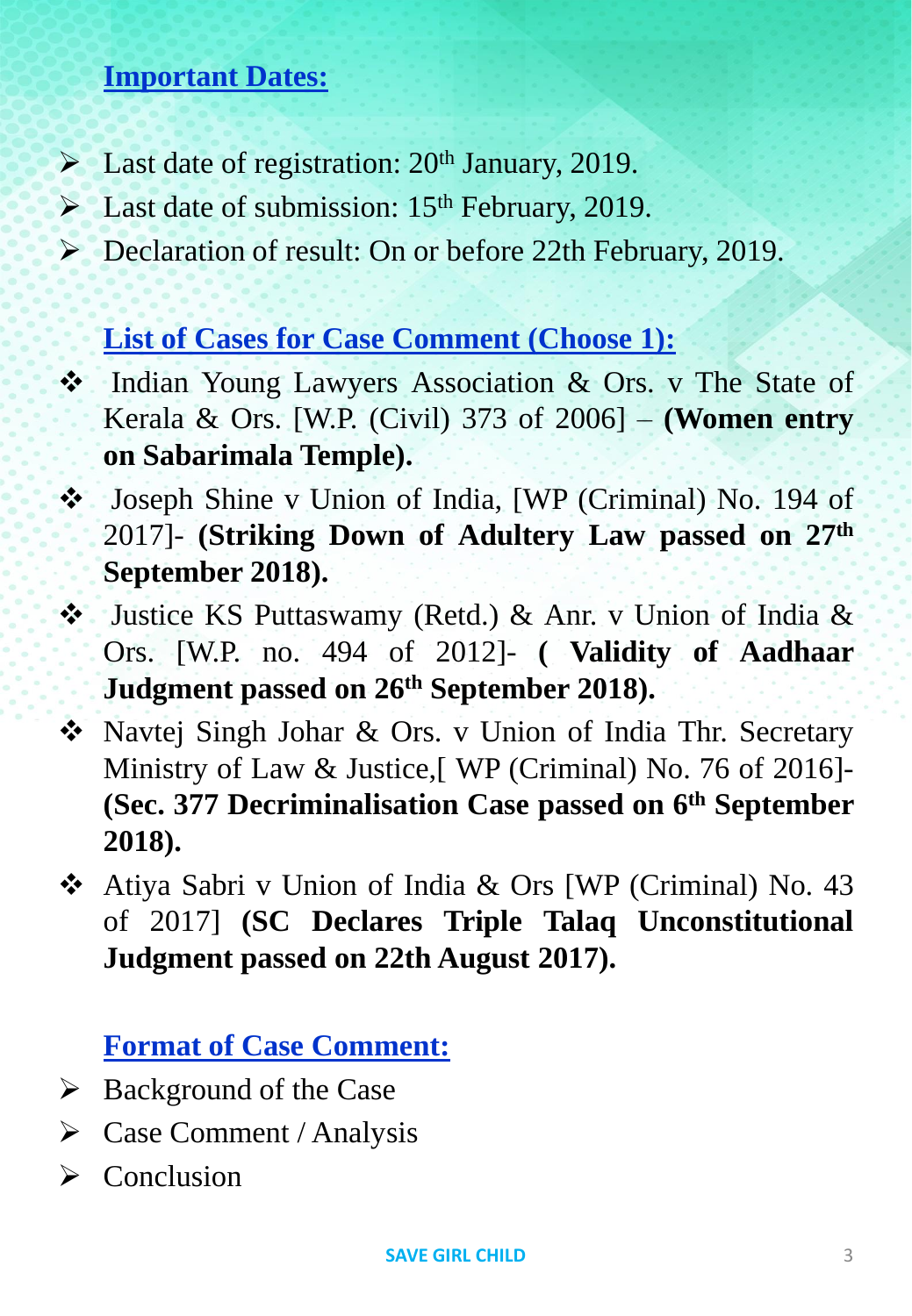## **Submission Guidelines:**

- Word limit Minimum 2500 words & Maximum 5000 words (including footnotes)
- Format MS Word; font Times New Roman
- $\triangleright$  Font size 12 for text, 14 for Headings, 10 for footnotes
- $\triangleright$  Page numbers bottom center
- $\triangleright$  The case comment must be written in English.
- $\triangleright$  Line Spacing 1.5 for text and 1.0 for footnotes
- $\triangleright$  Alignment Justified and layout must be A4 size
- $\triangleright$  Margin One inch each side
- $\triangleright$  The citation methodology to be followed is Harvard Bluebook (19th Edition).
- $\triangleright$  The submission must be original.
- $\triangleright$  Plagiarism of any sort will lead to immediate disqualification.
- $\triangleright$  All submissions must be sent as .Doc or .Docx files to [events@lawcorner.in](mailto:events@lawcorner.in) .The title of the Soft Copy of Case Comment must be in the following format: **"Justice Hidayatullah Memorial Case Comment Writing Competition, 2019".**

# **Prizes:**

**First Prize-** Certificate of Merit + Medal+ Cash Prize Rs. 3000/- + Internship opportunity at Law Corner and Lex Research Hub  $+$  10 percent discount on next event of Lex Research Hub & Law Corner.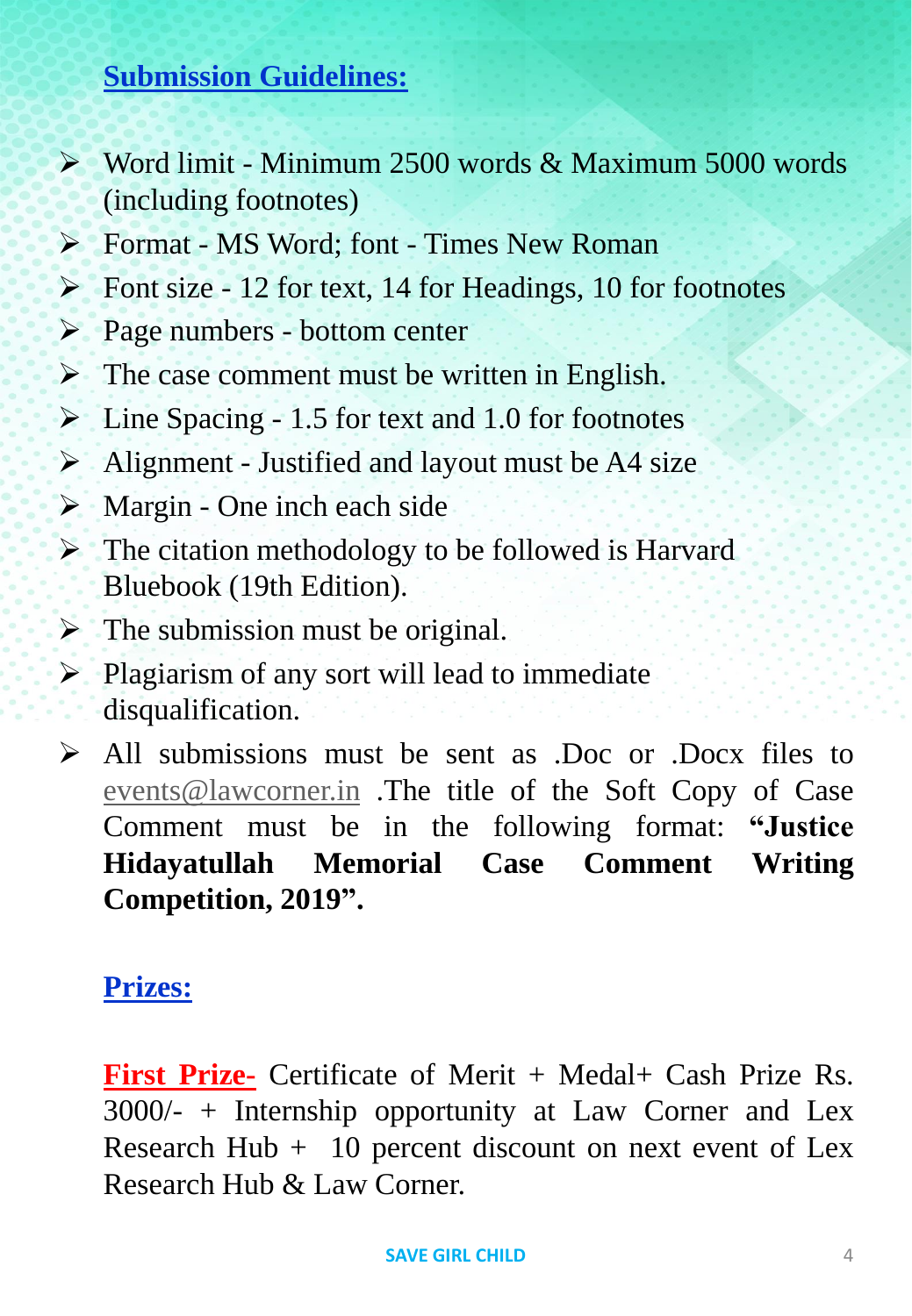**Second Prize-** Certificate of Merit + Medal+ Cash Prize Rs. 2000/- + Internship opportunity at Law Corner and Lex Research Hub  $+$  10 percent discount on next event of Lex Research Hub & Law Corner.

**Third Prize-** Certificate of Merit + Medal+ Cash Prize Rs. 1500/- + Internship opportunity at Law Corner and Lex Research Hub  $+$  10 percent discount on next event of Lex Research Hub & Law Corner.

**Top 10-** Top ten selected participants will get a Certificate of Appreciation + Internship opportunity at Law Corner and Lex Research Hub  $+10$  percent discount on next event of Lex Research Hub & Law Corner.

### **ALL PARTICIPANTS WILL BE ISSUED E-CERTIFICATES.**

#### **Note:**

- All the Selected entries will be published on our website with the name of the Author.
- A soft copy of the certificate of participation will be emailed to all the participants after the successful declaration of the result.

# **Registration:**

# **For Students**

- $\triangleright$  Single Author- Rs.400
- $\triangleright$  Co-Author- Rs. 700